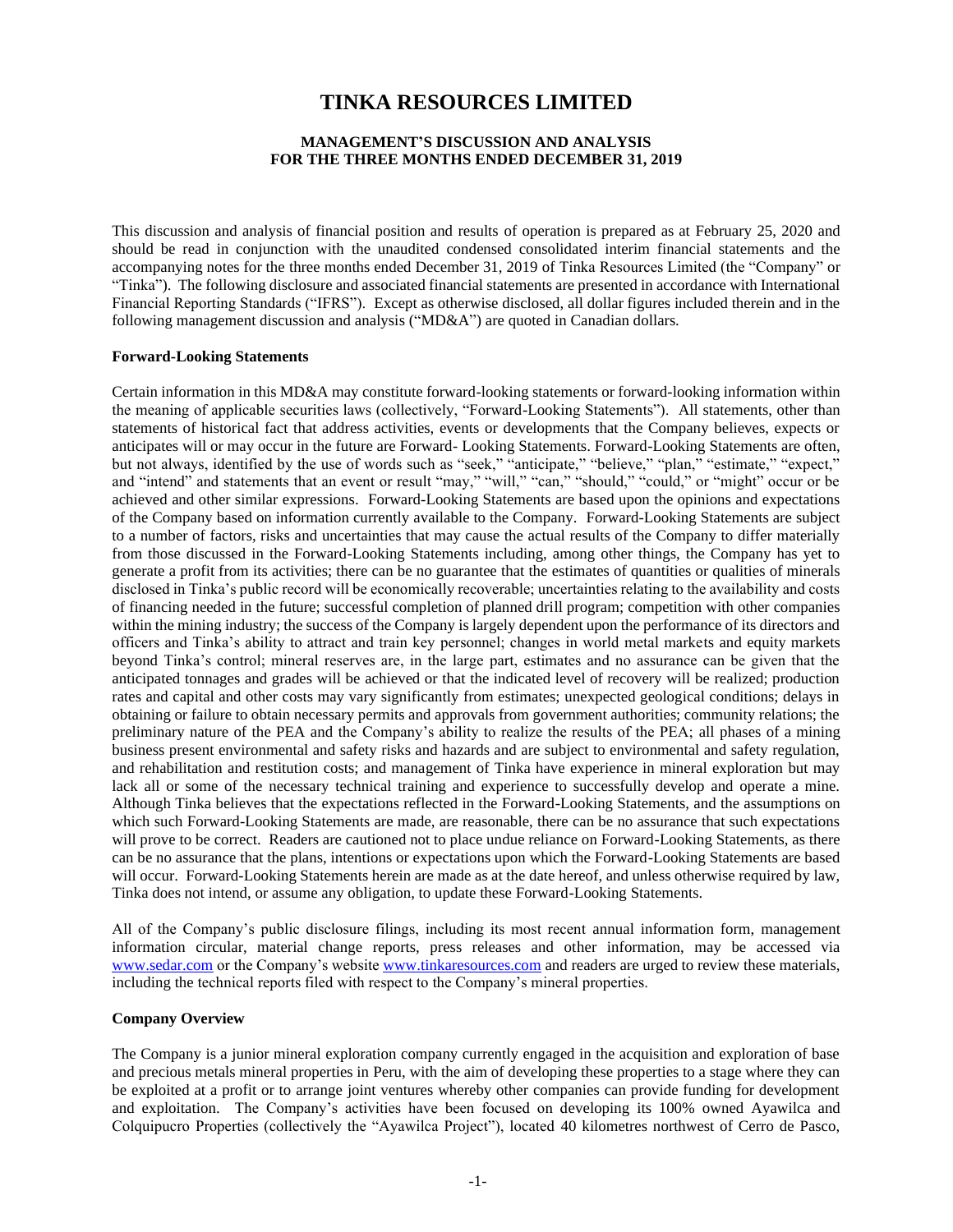Central Peru. As of the date of this MD&A, the Company has not earned any production revenue, nor found any proven reserves on any of its properties. The Company is a reporting issuer in British Columbia and Alberta and trades on the TSX Venture Exchange ("TSXV") as a Tier 1 issuer, under the symbol "TK", on the Lima Stock Exchange under the symbol "TK", on the Frankfurt Exchange under the symbol "TLD".

During fiscal 2018 the Company conducted equity financings to raise gross proceeds totalling \$16,239,496 and received a further \$5,203,154 on the exercises of share options and warrants. During fiscal 2019 the Company did not conduct any equity financings but did receive \$393,567 on the exercises of warrants and share options. Proceeds from the equity financings and warrant and share option exercises have been used to fund ongoing exploration on the Ayawilca Project and for other corporate purposes and provide general working capital. On January 13, 2020 the Company raised a further \$18,500,000 on the issuance of 76,131,686 common shares of the Company. See also "Results of Operations - Financings" and "Financial Condition/Capital Resources".

On July 2, 2019 the Company announced the results of the Preliminary Economic Assessment ("PEA") prepared for the Ayawilca Project and on August 15, 2019 the Company filed a National Instrument 43-101 *Standards of Disclosure for Mineral Projects* ("NI 43-101") technical report for the PEA. See "Exploration Project, Peru".

### **Current Directors and Officers**

As at the date of this MD&A, the Company's Directors and Officers were as follows:

| Graham Carman         | - President, Chief Executive Officer ("CEO") and director |
|-----------------------|-----------------------------------------------------------|
| Ben McKeown           | - Non-executive Chairman and director                     |
| Nick DeMare           | - Chief Financial Officer ("CFO") and director            |
| Alvaro Fernandez-Baca | - Vice President Exploration                              |
| Mary Little           | - Director                                                |
| Pieter Britz          | - Director                                                |
| Mariana Bermudez      | - Corporate Secretary                                     |

### **Exploration Project, Peru**

### *Introduction*

As at the date of this MD&A, Tinka holds 100% ownership of 59 granted mining concessions covering 16,548 hectares at the Company's flagship Ayawilca Project in the Department of Pasco, Central Peru. The Ayawilca Project is located 200 km northeast of Lima and 40 km northwest of Cerro de Pasco, a large carbonate replacement deposit ("CRD") mined for silver, zinc, lead and copper in historic and recent times. The key asset at Ayawilca is the "Zinc Zone" which hosts a CRD-style sulphide deposit of zinc, silver, lead and indium. The Zinc Zone was discovered by the Company in 2012, and now has more than 70,000 metres of core drilling completed since discovery. The Zinc Zone is a "blind" deposit covering a footprint of approximately  $2 \text{ km}^2$  and lying at a depth of between 120 metres to 450 metres from surface, dipping gently to the east. The deposit remains open in several directions. The Zinc Zone resource is believed to be potentially amenable to underground mining.

Zinc is an important globally traded base metal predominantly in the rust prevention of steel (galvanization), but also has important uses in metal alloys, pharmaceuticals and potentially in rechargeable batteries. The Ayawilca Project also hosts a Tin Zone resource, a separate deposit to the Zinc Zone with a different style of mineralization (pyrrhotiterich with disseminated cassiterite and containing negligible zinc). Tin is a high value base metal used in solders and alloys and in the high-tech industry. A third resource at the Ayawilca Project is potentially amenable to open pit, the Colquipucro Silver Zone (an oxide deposit), which outcrops approximately 2 km north of the Ayawilca Zinc Zone.

### *Ayawilca Project - Geology*

Zinc mineralization at Ayawilca is predominantly hosted by the Pucara Group limestone, a gently dipping limestone unit 150 to 250 m thick of Triassic-Jurassic age, which does not outcrop in the area of the Zinc Zone. The Pucara limestone is brecciated in the vicinity of the mineralization. The lower contact of the Pucara limestone is a low-angle east-dipping thrust fault, beneath which lies Excelsior Group metamorphosed sediments or "phyllite" of Paleozoic age. The limestone is overlain by Goyllarisguizga ("Goyllar") sandstones and siltstones 120 to 200 metres thick of Cretaceous age, which outcrop extensively above the resource area and are gently east dipping. Goyllar sandstones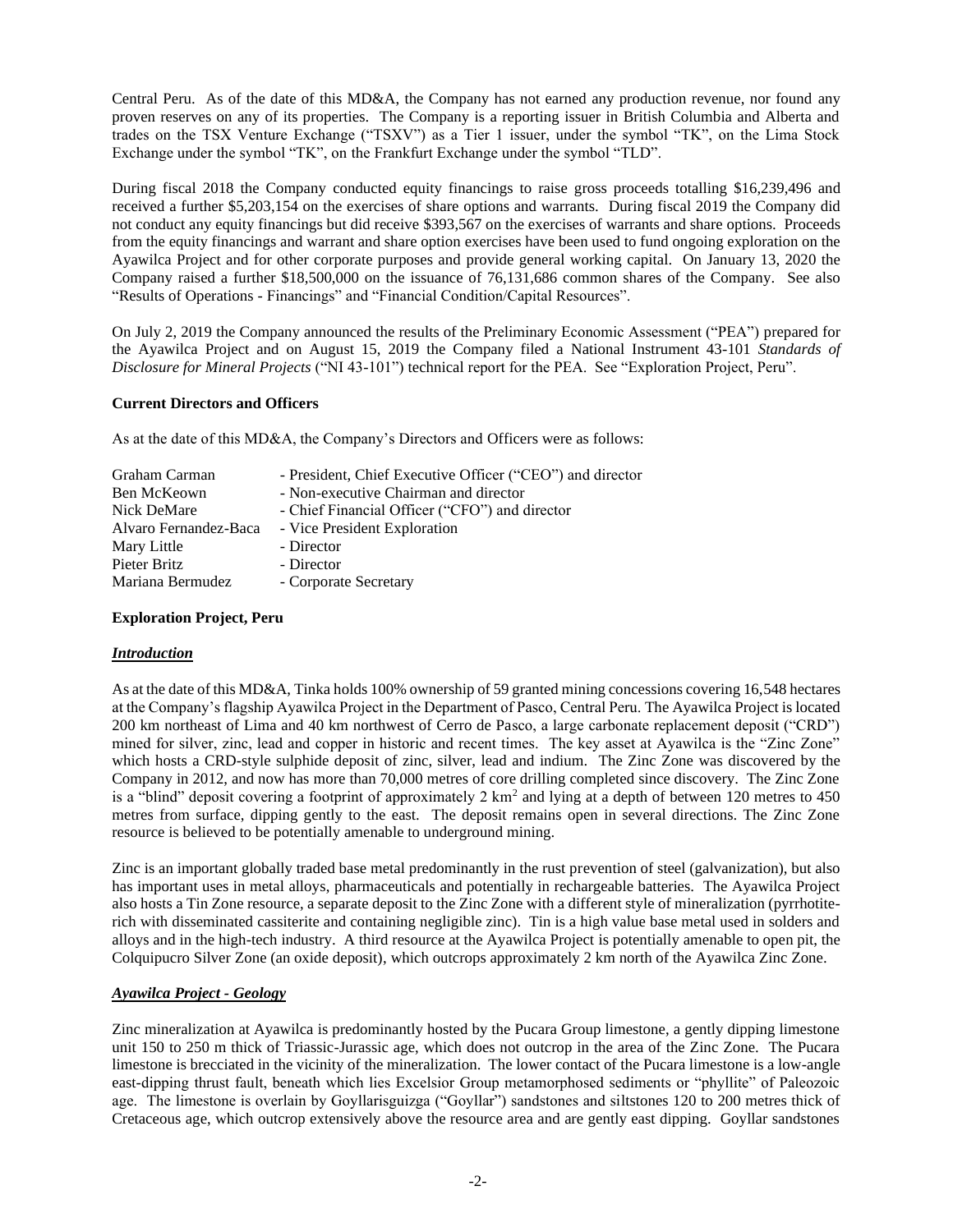host a minor component of the Zinc Zone resource near the contact with limestone. The sandstone rocks acted as a "seal" to the mineralization, one of the reasons as to why Ayawilca was not discovered until recent times. Mineralization is believed to be associated with Tertiary intrusions which post-date uplift and folding of the sedimentary sequence.

The Colquipucro Fault, a north-northwest trending steep-dipping fault system on the western side of the deposit appears to control high-grade zinc mineralization at the West and South Ayawilca areas. Low-angle thrust faults acted as conduits for both the tin and zinc mineralization, both at the phyllite-limestone contact and within the limestone. An anticlinal fold hinge, which runs parallel to the Colquipucro Fault, appears to be have concentrated the high-grade zinc zones at South Ayawilca.

Zinc mineralization occurs as sulphide "mantos" typically 5 to 30 m thick and up to 50 m thick. At West and South Ayawilca mantos are stacked on top of each other to form thick almost continuous zones with vertical thicknesses of 100 to 150 m. Zinc mantos at Central and East Ayawilca are typically narrower, with individual mantos horizontally continuous over hundreds of metres. Zinc mineralization occurs as iron-rich sphalerite ("marmatite") accompanied by low-iron sphalerite, pyrite, magnetite with minor pyrrhotite, galena, arsenopyrite, and chalcopyrite, together with chlorite, clay, siderite, and quartz.

The Tin Zone mineralization predates the zinc, and typically forms thick flat-lying sulphide mantos at the contact of the limestone and phyllite. The tin mantos consist of pyrrhotite with lesser quartz, chlorite, cassiterite, pyrite, and chalcopyrite. Quartz stockworks in the phyllite can also host tin mineralization. The Colquipucro Silver Zone was mined at a small scale in historic times for lead and silver. Mineralization is hosted by parallel east-west trending, steeply north-dipping oxidized iron-manganese fractures in Goyllar sandstones. Silver mineralization occurs from surface to a depth of about 80 m associated with iron and manganese oxides.

# *Preliminary Economic Assessment*

A PEA for the Zinc Zone only was released July 2, 2019. The PEA provided an initial economic study for an underground ramp-access mine development of the Zinc Zone deposit using room and pillar and post pillar mining at a throughput of 5,000 tonnes per day. The Tin Zone and the Colquipucro Silver Zone were not considered. The PEA was prepared in accordance with NI 43-101 by Amec Foster Wheeler Peru S.A. ("Wood") as principal consultant, Transmin Metallurgical Consultants, and Roscoe Postle Associates Inc. ("RPA"). We encourage readers to review the full NI 43-101 technical report which was filed on August 15, 2019, and can be downloaded under the Company's profile on [www.sedar.com](http://www.sedar.com/) or from the Company's websit[e here.](https://www.tinkaresources.com/assets/docs/reports/Tinka%20Ayawilca%20TR%20Final.pdf) The Report is titled *"Ayawilca Polymetallic Project, Department of Pasco, Central Peru - NI 43-101 Technical Report"*.

Key highlights of the PEA include:

- 1. After-tax net present value "(NPV")8% of US \$363 million and pre-tax NPV8% of US \$609 million for the Ayawilca Zinc Zone (using metal prices of US \$1.20/lb zinc, US \$18/oz silver, and US \$0.95/lb lead at an NSR cut-off of US \$ 65 per tonne).
- 2. Initial Capex of US \$262 million with after-tax IRR of 27.1% and pre-tax IRR of 37.2%.
- 3. A 21-year mine life with life of mine ("LOM") head grades of 6.05% zinc, 18.3 g/t silver and 0.25% lead.
- 4. Average annual production of approximately 101,000 tonnes of zinc recovered in concentrate and approximately 906,000 ounces of silver in a silver-lead concentrate.
- 5. PEA mine plan extracted 72% of the base case Indicated Mineral Resources and 66% of the base case Inferred Mineral Resources.
- 6. Leverage to zinc price: 20% increase in zinc price increases after-tax NPV8% to US \$606 million.
- 7. Indium, while occurring in high concentrations in the zinc concentrate, was not considered a payable metal in the PEA with the exception of a reduced treatment charge assumption in concentrates shipped to Asia.

Note: The PEA is preliminary in nature and includes inferred mineral resources that are considered too speculative geologically to have the economic considerations applied to them that would enable them to be categorized as mineral reserves, and there is no certainty that the PEA will be realized. Mineral resources are not mineral reserves and do not have demonstrated economic viability.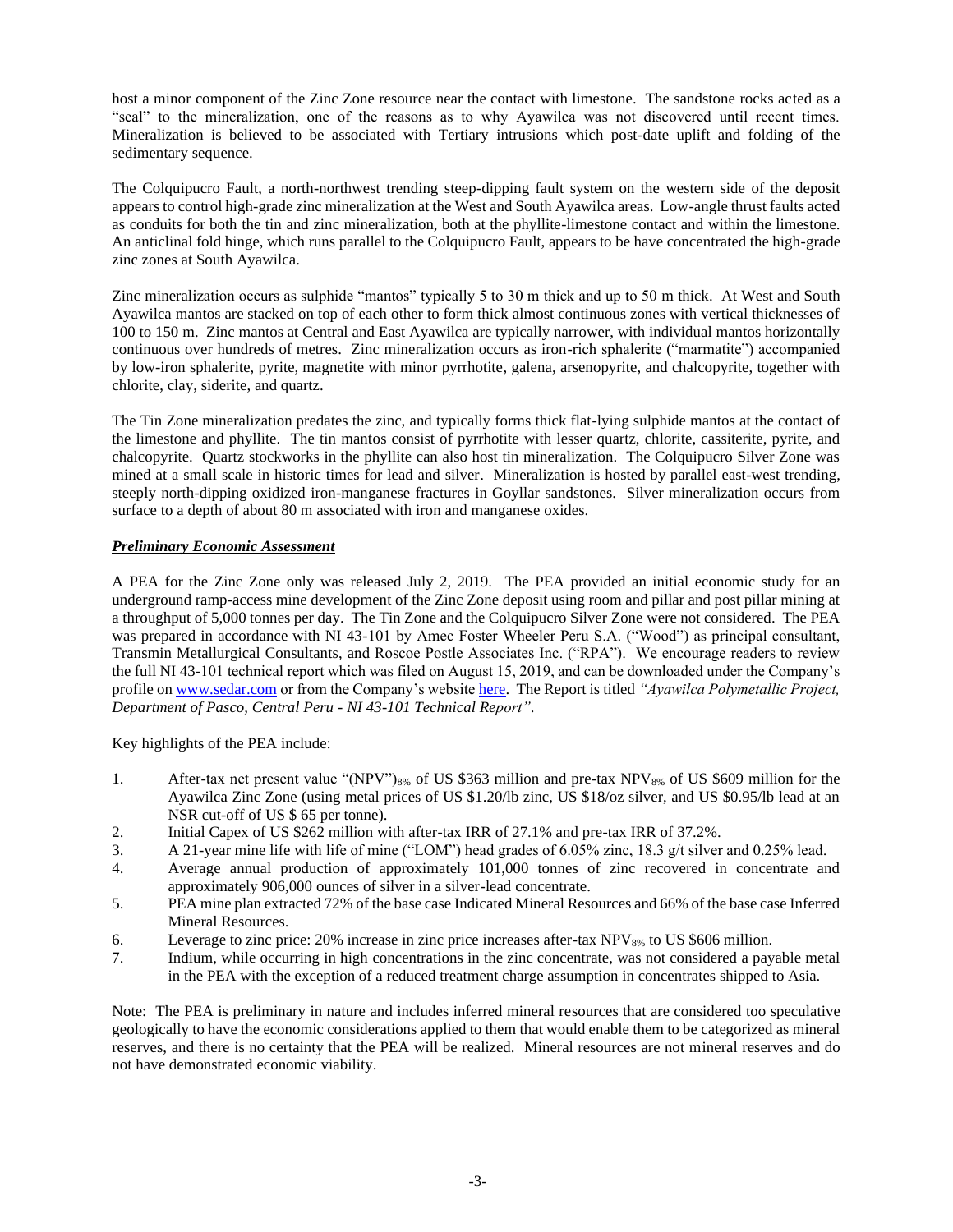## **Table 1. Summary of PEA Results**

| <b>PEA Financial Summary</b>                       | <b>Pre-tax</b>   | After-tax        |
|----------------------------------------------------|------------------|------------------|
| NPV (8% discount rate)                             | US \$609,000,000 | US \$363,000,000 |
| Internal Rate of Return ("IRR")                    | 37.2%            | 27.1%            |
| Payback period                                     | 2.2 years        | 3.1 years        |
| Pre-production capital expenditure $(Capex)^{(1)}$ |                  | US \$261,900,000 |
| <b>Sustaining Capex</b>                            |                  | US \$144,600,000 |
| <b>LOM</b> Capex                                   |                  | US \$406,500,000 |
| Closure Cost (5.0% of LOM Capex)                   |                  | US \$20,300,000  |

Notes: (1) Includes contingencies of US \$45,000,000.

| <b>PEA Operating Summary</b>                               |                    |
|------------------------------------------------------------|--------------------|
| Processing plant throughput                                | $5,000$ t/day      |
| Average annual zinc concentrate production                 | 201,500 dmt/year   |
| Average annual lead-silver concentrate production          | 7,570 dmt/year     |
| Average annual silver in lead concentrate                  | 905,700 oz/year    |
| Net Smelter Return ("NSR") from zinc and lead concentrates | US \$4,002,000,000 |
| Mining costs                                               | US \$36.66/t       |
| Processing costs                                           | US $$6.44/t$       |
| General and administration costs                           | US \$5.48/t        |
| Total Operating Costs (Opex)                               | US \$48.57/t       |

Notes: dmt = dry metric tonne

| PEA Metal Prices, Cut-off, and Other Assumptions | <b>Input value</b>  |
|--------------------------------------------------|---------------------|
| <b>Zinc Price</b>                                | US \$1.20/lb        |
| Lead Price                                       | <b>US \$0.95/lb</b> |
| <b>Silver Price</b>                              | <b>US \$18/oz</b>   |
| NSR Cut-off value                                | <b>US \$65/t</b>    |
| Total material processed (LOM)                   | 38,200,000 tonnes   |
| Mine Life                                        | $21.1$ years        |

### *Metallurgical Testwork Results*

On June 5, 2019, the Company announced locked cycle flotation metallurgical test results on composite zinc sulphide samples from Ayawilca. The metallurgical test program was carried out by XPS Consulting and Testwork Services, Ontario, under the project supervision of Transmin Metallurgical Consultants, Lima.

Key highlights of the metallurgical test program included:

- 1. A flowsheet using a standard flotation process for the zinc mineralization at West and South Ayawilca was successfully developed.
- 2. Testwork demonstrated that zinc recoveries of 92% at a zinc concentrate grade of 50% can be consistently achieved. Two locked cycle tests were carried out on two different styles of mineralization (a pyrite rich composite sample, and a low pyrite - high silica composite sample, respectively), with both tests producing similar zinc concentrate grade characteristics and zinc recoveries.
- 3. Potentially deleterious elements in the zinc concentrates (including silica, manganese, cadmium, mercury, and arsenic) are well below standard smelter penalty levels. A small penalty is anticipated for iron content in the concentrate.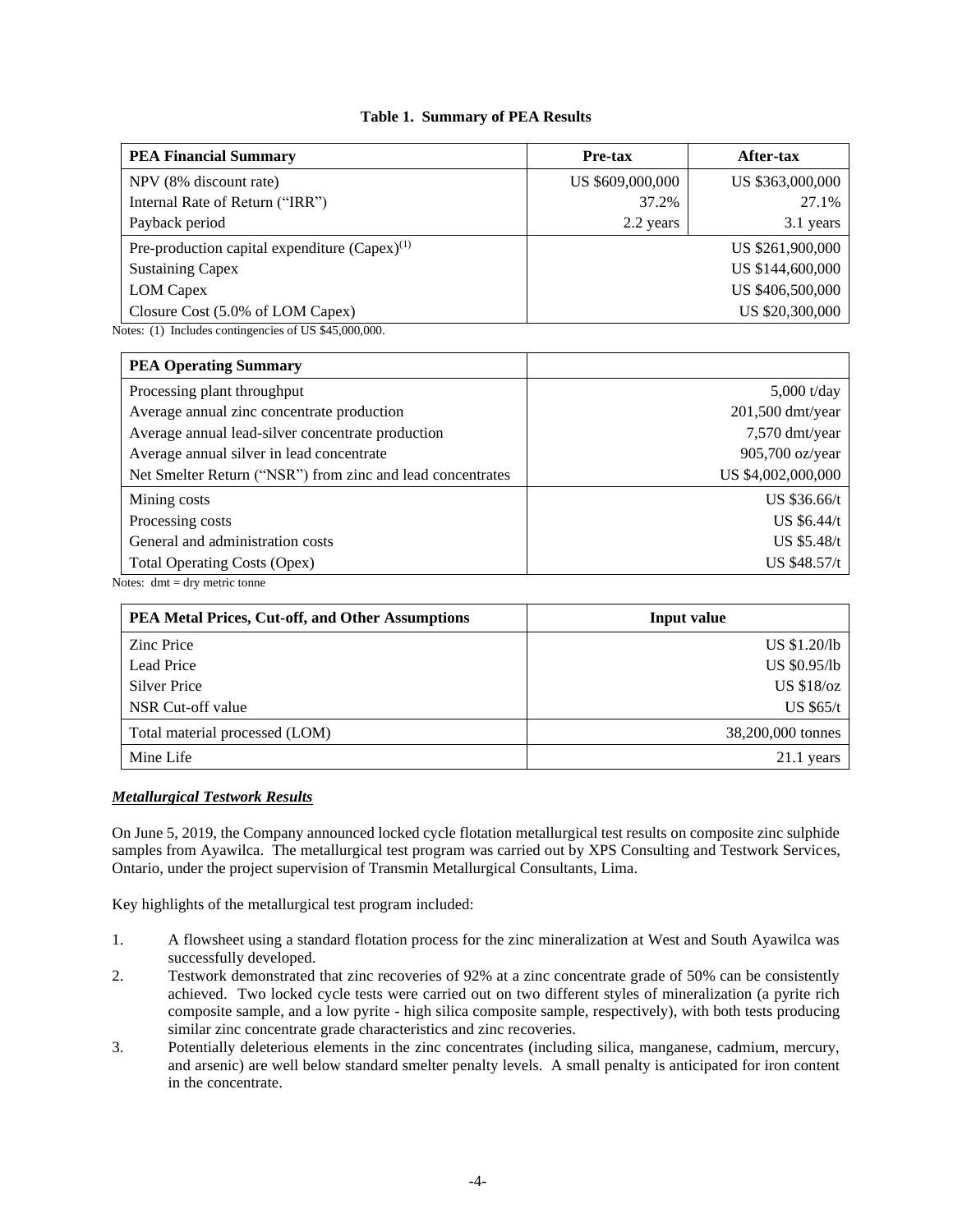### *Mineral Resources at the Ayawilca Project*

The current resources at the Ayawilca Project, as estimated by RPA of Toronto, Canada, are highlighted in the following tables. The Mineral Resources for the Zinc Zone (Tables 2 to 4) and Tin Zone (Table 5) have an effective date of November 26, 2018. The Colquipucro Silver Zone resource estimate has an effective date of May 25, 2016 (Table 6).

| Table 2 - Ayawilca Deposit Indicated Mineral Resource - Zinc Zone as of November 26, 2018 |
|-------------------------------------------------------------------------------------------|
| Sensitivities at various cut-off grades                                                   |

| <b>NSR</b><br>\$/t Cut-off | <b>Tonnage</b><br>(Mt) | ZnEq<br>$(\%$ grade) | Zinc<br>(%) | $\sim$<br>Lead<br>$(\%)$ | <b>Indium</b><br>(g/t) | <b>Silver</b><br>(g/t) |
|----------------------------|------------------------|----------------------|-------------|--------------------------|------------------------|------------------------|
| 40                         | 13.6                   | 7.4                  | 6.3         | 0.16                     | 75                     | 15                     |
| 50                         | 12.4                   | 7.9                  | 6.7         | 0.17                     | 80                     | 15                     |
| 55                         | 11.7                   | 8.1                  | 6.9         | 0.16                     | 84                     | 15                     |
| 60                         | 10.8                   | 8.5                  | 7.2         | 0.16                     | 89                     | 16                     |
| 70                         | 9.4                    | 9.2                  | 7.7         | 0.15                     | 99                     | 16                     |
| 80                         | 7.9                    | 10.0                 | 8.4         | 0.15                     |                        | $\overline{7}$         |

Notes:<br>1. B 1. Base case highlighted with **bold** text.

2. See Table 4 for notes.

**Table 3 - Ayawilca Deposit Inferred Mineral Resources - Zinc Zone as of November 26, 2018 Sensitivities at various cut-off grades**

| <b>NSR</b><br>\$/t Cut-off | <b>Tonnage</b><br>(Mt) | ZnEq<br>$(\%$ grade) | Zinc<br>(%) | Lead<br>$(\%)$ | Indium<br>(g/t) | <b>Silver</b><br>(g/t) |
|----------------------------|------------------------|----------------------|-------------|----------------|-----------------|------------------------|
| 40                         | 52.7                   | 6.2                  | 5.2         | 0.24           | 60              | $\mathcal{I}$          |
| 50                         | 48.1                   | 6.5                  | 5.4         | 0.24           | 64              |                        |
| 55                         | 45.0                   | 6.7                  | 5.6         | 0.23           | 67              | 17                     |
| 60                         | 41.5                   | 7.0                  | 5.8         | 0.23           | 70              | 18                     |
| 70                         | 33.9                   | 7.6                  | 6.4         | 0.22           | 78              | 18                     |
| 80                         | 26.9                   | 8.3                  | 6.9         | 0.22           | 86              | 20                     |

Notes:

1. Base case highlighted with **bold** text.

2. See Table 4 for notes.

| Table 4 - Zinc Zone Mineral Resources Base Case at Ayawilca by Area |
|---------------------------------------------------------------------|
| As of November 26, 2018                                             |

| $140 \text{ of } 100$ , emines $201 \text{ of } 100$ |                        |                           |              |                  |             |             |             |                    |            |             |
|------------------------------------------------------|------------------------|---------------------------|--------------|------------------|-------------|-------------|-------------|--------------------|------------|-------------|
| Area                                                 | <b>Tonnage</b><br>(Mt) | $\mathbf{ZnEq}$<br>$(\%)$ | Zn<br>$(\%)$ | <b>Pb</b><br>(%) | In<br>(g/t) | Ag<br>(g/t) | Zn<br>(Mlb) | <b>Ph</b><br>(Mlb) | In<br>(kg) | Ag<br>(Moz) |
| <b>Indicated</b>                                     |                        |                           |              |                  |             |             |             |                    |            |             |
| West                                                 | 7.8                    | 7.7                       | 6.5          | 0.20             | 72          | 15          | 1.126       | 35                 | 561        | 3.9         |
| South                                                | 3.9                    | 9.1                       | 7.6          | 0.09             | 108         | 16          | 652         | 8                  | 422        | 2.0         |
| Total Indicated                                      | 11.7                   | 8.1                       | 6.9          | 0.16             | 84          | 15          | 1,778       | 42                 | 983        | 5.8         |
| Inferred                                             |                        |                           |              |                  |             |             |             |                    |            |             |
| West                                                 | 5.0                    | 7.1                       | 6.4          | 0.27             | 34          | 17          | 699         | 30                 | 170        | 2.8         |
| Central                                              | 18.6                   | 5.6                       | 4.6          | 0.23             | 62          | 12          | 1,884       | 95                 | 1,153      | 7.5         |
| East                                                 | 11.3                   | 5.9                       | 5.0          | 0.18             | 56          | 14          | 1,238       | 44                 | 633        | 5.0         |
| South                                                | 10.2                   | 9.6                       | 7.9          | 0.27             | 103         | 30          | 1.764       | 61                 | 1.047      | 9.9         |
| <b>Total Inferred</b>                                | 45.0                   | 6.7                       | 5.6          | 0.23             | 67          | 17          | 5,585       | 230                | 3.003      | 25.2        |

Notes:

1. The Qualified Person for the estimate is Ms. Dorota El Rassi, P.Eng., an RPA employee. Mineral Resources have an effective date of November 26, 2018.

2. Mineral Resources are reported using the 2014 CIM Definition Standards. Mineral Resources that are not Mineral Reserves do not have demonstrated economic viability.

3. Mineral Resources are reported above a cut-off grade of US \$55 per tonne NSR value.

4. The NSR value was based on estimated metallurgical recoveries, assumed metal prices and smelter terms, which include payable factors, treatment charges, penalties, and refining charges. Metal price assumptions were: US \$1.15/lb Zn, US \$300/kg In, US \$15/oz Ag, and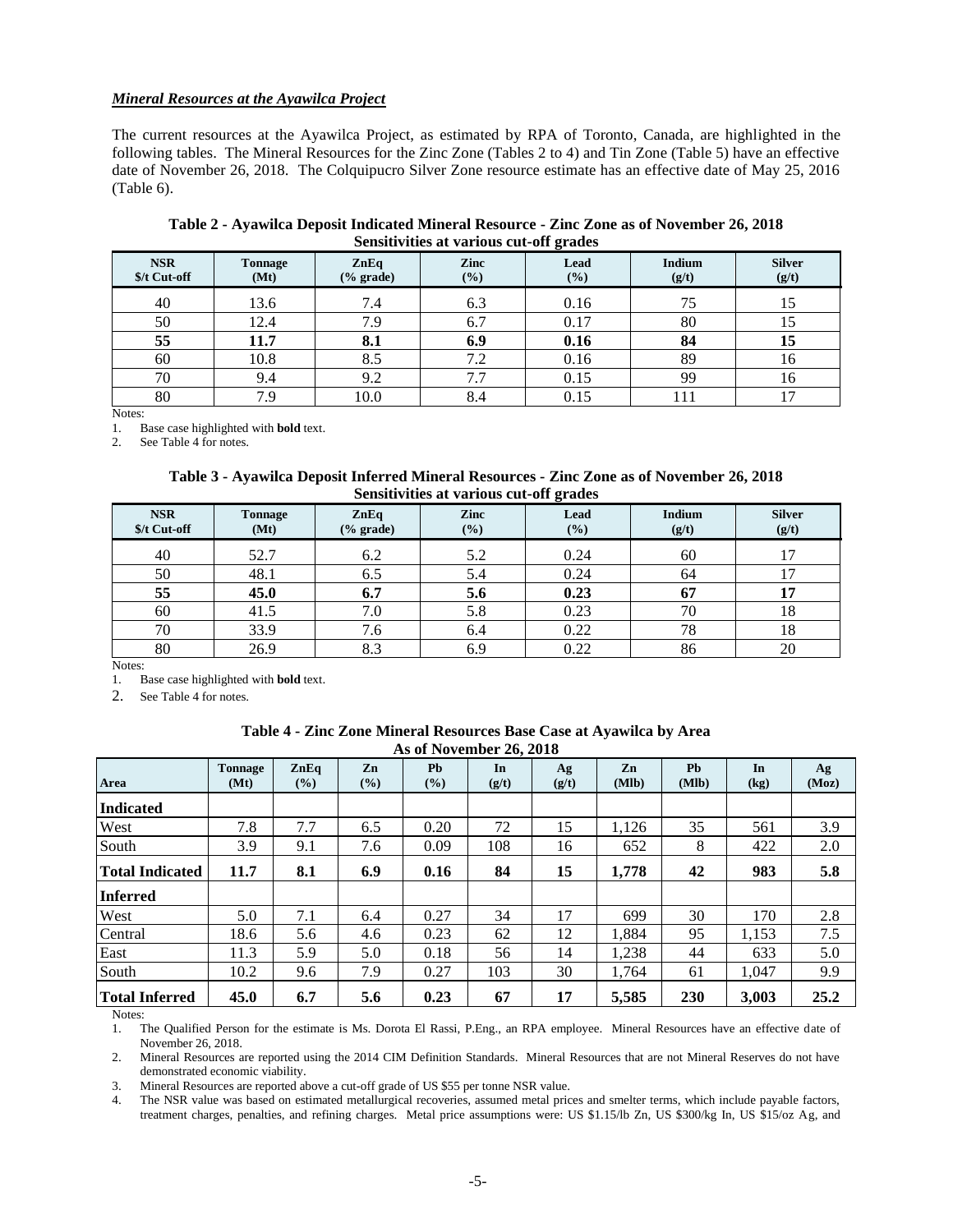US\$1.00/lb Pb. Metal recovery assumptions were: 90% Zn, 75% In, 60% Ag, and 75% Pb. The NSR value for each block was calculated using the following NSR factors: US \$15.34 per % Zn, US\$ 4.70 per % Pb, US \$0.18 per gram In, and US \$0.22 per gram Ag.

- 5. The NSR value was calculated using the following formula:  $NSR = Zn(\%)^*US$  \$15.34+Pb(%)\*US \$4.70+In(g/t)\*US \$0.18+Ag(g/t)\*US \$0.22
- 6. The ZnEq value was calculated using the following formula:  $ZnEq = \overline{NSR/US}$  \$15.34
- 7. Numbers may not add due to rounding.

#### **Table 5 - Tin Zone Inferred Mineral Resources at Ayawilca Deposit As of November 26, 2018**

|                  | $110 \, \mathrm{V}$ $110 \, \mathrm{V}$ $1110 \, \mathrm{V}$ $1$ $101 \, \mathrm{V}$ |                        |              |              |             |             |             |             |
|------------------|--------------------------------------------------------------------------------------|------------------------|--------------|--------------|-------------|-------------|-------------|-------------|
|                  | <b>Tonnage</b><br>(Mt)                                                               | <b>SnEq</b><br>$(\%f)$ | Sn<br>$($ %) | Сu<br>$(\%)$ | Ag<br>(g/t) | Sn<br>(Mlb) | Cu<br>(M1b) | Ag<br>(Moz) |
| <b>Tin Zones</b> | 14.5                                                                                 | 0.70                   | 0.63         | 0.21         | 18          | 201         | --<br>б.    |             |

**Notes:**

1. The Qualified Person for the estimate is Ms. Dorota El Rassi, P.Eng., an RPA employee. Mineral Resources have an effective date of November 26, 2018 CIM definitions were followed for Mineral Resources.

2. Mineral Resources are reported using the 2014 CIM Definition Standards. Mineral Resources that are not Mineral Reserves do not have demonstrated economic viability.

3. Mineral Resources are reported above a cut-off grade of US \$55 per tonne NSR value.

4. The NSR value was based on estimated metallurgical recoveries, assumed metal prices and smelter terms, which include payable factors, treatment charges, penalties, and refining charges. Metal price assumptions were: US \$9.00/lb Sn, US \$2.85/lb Cu, and US \$15/oz Ag. Metal recovery assumptions were: 86% Sn, 75% Cu, and 60% Ag. The NSR value for each block was calculated using the following NSR factors: US \$155.21 per % Sn, US \$37.59 per % Cu, and US \$0.22 per gram Ag.

5. The NSR value was calculated using the following formula: US\$NSR =  $Sn(\%)*US$ \$155.21+Cu(%)\*US\$37.59+Ag(g/t)\*US\$0.22

6. The SnEq value was calculated using the following formula: SnEq = NSR/US \$155.21

7. Numbers may not add due to rounding.

# **Table 6 - Mineral Resource Estimate, Colquipucro Silver Zone**

| As of May 25, 2016 |  |  |
|--------------------|--|--|
|--------------------|--|--|

| <b>Zone and Confidence Classification</b> | <b>Tonnage</b><br>(Mt) | Ag<br>(g/t) | <b>Contained Ag</b><br>(Moz) |
|-------------------------------------------|------------------------|-------------|------------------------------|
| <i>Indicated</i>                          |                        |             |                              |
| <b>High Grade Lenses</b>                  | 2.9                    | 112         | 10.4                         |
| Low Grade Halo                            | 4.5                    | 27          | 3.9                          |
| <b>Total Indicated</b>                    | 7.4                    | 60          | 14.3                         |
| <i>Inferred</i>                           |                        |             |                              |
| <b>High Grade Lenses</b>                  | 2.2                    | 105         | 7.5                          |
| Low Grade Halo                            | 6.2                    | 28          | 5.7                          |
| <b>Total Inferred</b>                     | 8.5                    | 48          | 13.2                         |

**Notes:**

1. The Qualified Person for the estimate is Ms. Dorota El Rassi, P.Eng., an RPA employee. Mineral Resources have an effective date of May 25, 2016.

2. Mineral Resources are reported using the 2014 CIM Definition Standards. Mineral Resources that are not Mineral Reserves do not have demonstrated economic viability.

3. Mineral Resources are reported within a preliminary pit-shell and above a reporting cut-off grade of 15 g/t Ag for the Low-Grade Halo and 60 g/t Ag for the High-Grade Lenses.

4. The cut-off grade is based on a silver price of US\$24/oz Ag.

5. Numbers may not add due to rounding.

### *2019 Drill Program*

During 2019, Tinka drilled 4,325 metres at Ayawilca. The objective of the program was to target new high-grade zinc zones and improve the confidence of the geological model. Most of the holes were infill holes at South Ayawilca. However, a new Deep Silver Zone was also discovered. Highlights of the 2019 drill program included (all reported in press releases):

### **Deep Silver Zone (new discovery)**

Hole A19-167 (extension of hole A17-064 from 361 metres depth):

- 7.3 metres grading 366 g/t silver, 4.9% zinc & 0.5% lead from 412.7 metres *including* 1.7 metres grading 1,130 g/t silver, 14.5% zinc & 0.3% lead from 412.7 metres; and
- 7.9 metres grading 150 g/t silver, 6.1% zinc & 0.8% lead from 434.45 metres *including* 0.9 metres grading 415 g/t silver, 21.7% zinc & 3.0% lead from 434.5 metres.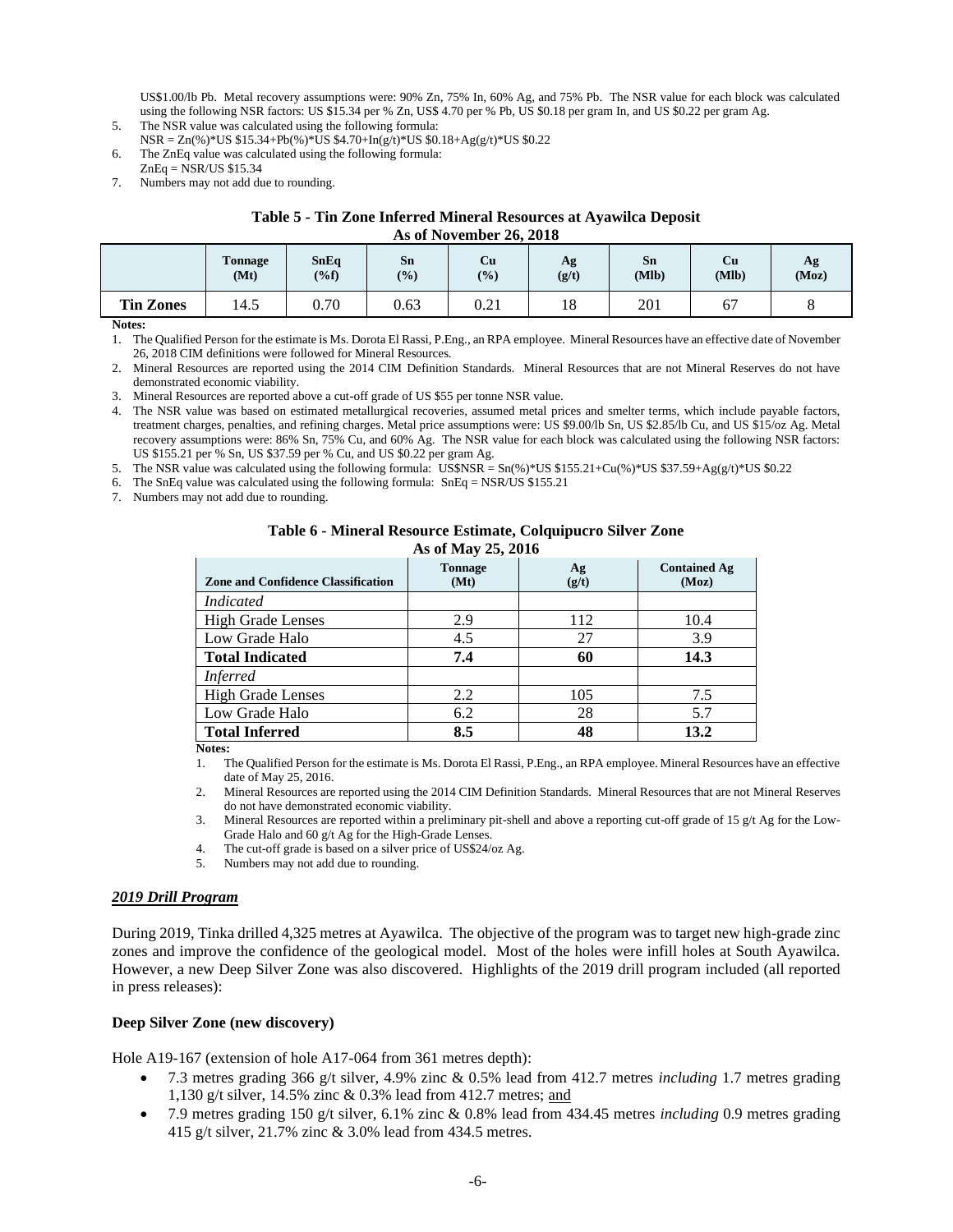Hole A19-163:

• 13.9 metres grading 128 g/t silver, 1.0% zinc & 0.6% lead from 397.7 metres *including* 0.6 metres grading 5.4% zinc, 3.5% lead & 818 g/t silver from 397.7 metres depth.

### **South Ayawilca - Infill holes**

Hole A19-168:

- 26.1 metres grading 10.1% zinc & 13 g/t silver from 162.6 metres *including* 5.7 metres grading 15.5% zinc, 22 g/t silver & 0.1% lead from 166.1 metres *including* 9.1 metres grading 12.5% zinc & 14 g/t silver from 179.6 metres; and
- 6.4 metres grading 7.8 % zinc, 37 g/t silver  $& 0.9\%$  lead from 199.6 metres; and
- 51.4 metres grading 8.0% zinc, 21 g/t silver & 0.3% lead from 251.3 metres *including* 1.8 metres grading 27.2% zinc, 42 g/t silver  $& 0.1\%$  lead from 251.3 metres; and
- 3.6 metres grading 42.4% zinc,  $85$  g/t silver & 0.4% lead from 297.4 metres.

Hole A19-165:

- 9.0 metres  $@ 11.9\%$  zinc  $& 18$  g/t silver from 117.2 metres; and
- 25.9 metres grading 11.8% zinc, 0.2% lead & 23 g/t silver from 167.8 metres *including* 4.0 metres grading 24.6% zinc, 33 g/t silver & 0.1% lead from 169.1 metres, and 7.0 metres grading 18.9% zinc, 42 g/t silver & 0.5% lead from 178.4 metres; and
- 28.7 metres grading 14.0 % zinc, 14 g/t silver & 0.1% lead from 214.6 metres *including* 18.7 metres grading 17.4% zinc  $\&$  11 g/t silver from 221.5 metres; and
- 14.9 metres grading 12.3% zinc, 38 g/t silver & 0.6% lead from 271.5 metres *including* 1.2 metres grading 36.6% zinc, 80 g/t silver & 0.2% lead from 278.6 metres, and 0.95 metres grading 44.1% zinc, 90 g/t silver & 0.3% lead from 285.45 metres.

Hole A19-163:

- 5.7 metres grading 9.7% zinc  $& 12$  g/t silver from 199.1 metres; and
- 5.7 metres grading 32.6% zinc  $\&$  20 g/t silver from 228.0 metres.

Hole A19-162:

- 25.4 metres grading 11.6% zinc & 14 g/t silver from 162.6 metres *including* 10.0 metres grading 17.2% zinc  $& 14$  g/t silver from 176.0 metres; and
- 19.6 metres grading 15.2% zinc & 9 g/t silver from 247.4 metres *including* 7.2 metres grading 21.8% zinc & 12 g/t silver from 259.8 metres;

### **West Ayawilca – Infill hole**

Hole A19-159:

• 11.2 metres grading 11.8% zinc  $& 24$  g/t silver from 243.1 metres depth.

Note: True thicknesses of the intersections are estimated to be at least 80% of the downhole thicknesses. Mineralization in the above intervals are interpreted to be relatively flat-dipping replacements hosted by limestone and/or sandstone.

### *Drill Permit Received for Planned 2020-2021 Program*

In November 2019, the Company received final approval for its modified semi-detailed Environmental Impact Assessment ("EIAsd" or "the Permit") at the Ayawilca Project from the Peruvian Ministry of Energy and Mines. The approved EIAsd modification allows Tinka to drill from up to 240 drill platforms within the existing permitted work area, consisting of approximately 300 hectares, within the next 2 to 3 years. The Permit enables the Company to carry out all of its drilling activities required to advance the current project through the next phase of exploration and development, including infill drilling.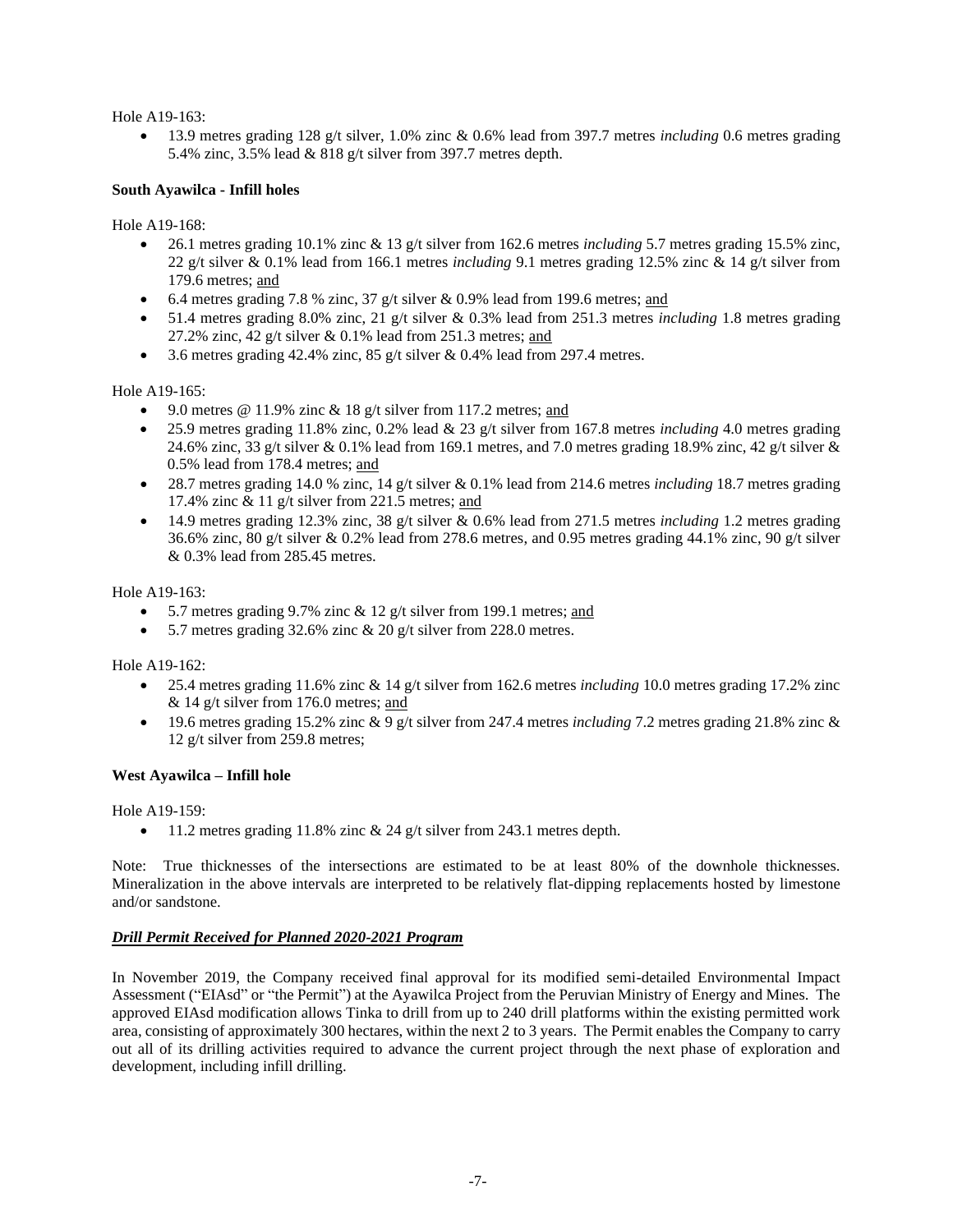## *Planned Work for 2020*

Project optimization: The Company is carrying out an optimization study of the PEA mine plan aiming to add value to the project through potential economic improvements. This work includes a review of the Zinc Zone mineral resources, in particular the high-grade South and West Ayawilca Zinc Zones following the 2019 drill program. This work is involving external independent consultants and is ongoing.

Project exploration: The 2019 drill program has significantly improved the understanding of the controls of the Zinc Zone mineralization, and in particular improved our geological model and structural controls of the deposit. This work has generated new ideas for new target areas which have not yet been tested. Exploration will continue to be a focus in 2020 seeking additional high-grade resources, as mineralization remains open to the north, west, and east of the current Zinc Zone resource. An exploration drill program is expected to commence following the wet season in Q2/2020.

Infill drilling and permit extension: The Company has a current drill permit in place over approximately 300 hectares covering the Zinc Zone and Colquipucro resources. Aadditional infill drilling is planned in 2020, to continue to upgrade inferred resources to the measured - indicated resource categories at South and West Ayawilca. Additional permitting is required to extend the permit to cover key targets which lie outside of the current permitted area (including the Yanapizgo and Far South Ayawilca areas). Acquiring extended permits will be a focus in 2020. The Company plans to continue to advance the Ayawilca Project towards development of the Zinc Zone resource.

Regional exploration: Tinka is currently evaluating exploration targets within its 17,000 hectares of mining concessions at Ayawilca. An extensive soil sampling program (including several hundred samples) is currently being undertaken, along with geological mapping and prospecting, at several of the highest priority targets. The results of this program will be released once the field work is completed and results have been fully assessed.

# **Qualified Person**

The qualified person for the Company's projects, Dr. Graham Carman, President and CEO of the Company and a Fellow of the Australasian Institute of Mining and Metallurgy ("FAUSIMM"), has reviewed and verified the technical information in this MD&A and is responsible for other technical information (information not directly related to the Mineral Resource Estimate or the PEA) in this MD&A.

The Mineral Resources disclosed in this MD&A have been estimated by Mrs. Dorota El Rassi, P.Eng., of Roscoe Postle Associates Inc. (RPA). Mrs. El Rassi is a Qualified Persons as defined in NI 43-101 and independent of Tinka.

Mr. William Colquhoun, Principal Metallurgical Consultant with Amec Foster Wheeler (Peru) S.A., a Wood company, a Qualified Person as defined in NI 43-101 and independent of Tinka, is responsible for the results of the PEA contained in this MD&A.

Mr. Edwin Peralta, P.E., a Senior Engineer with Wood Mining and Metals USA, a Qualified Person under NI 43-101 and independent of Tinka, is also responsible for the results of the PEA in this MD&A.

Mr. Adam Johnson, FAUSIMM (CP)., Chief Metallurgist with Transmin Metallurgical Consultants (Peru), a Qualified Person under NI 43-101 and independent of Tinka, is responsible for the metallurgical assumptions of the PEA in this MD&A.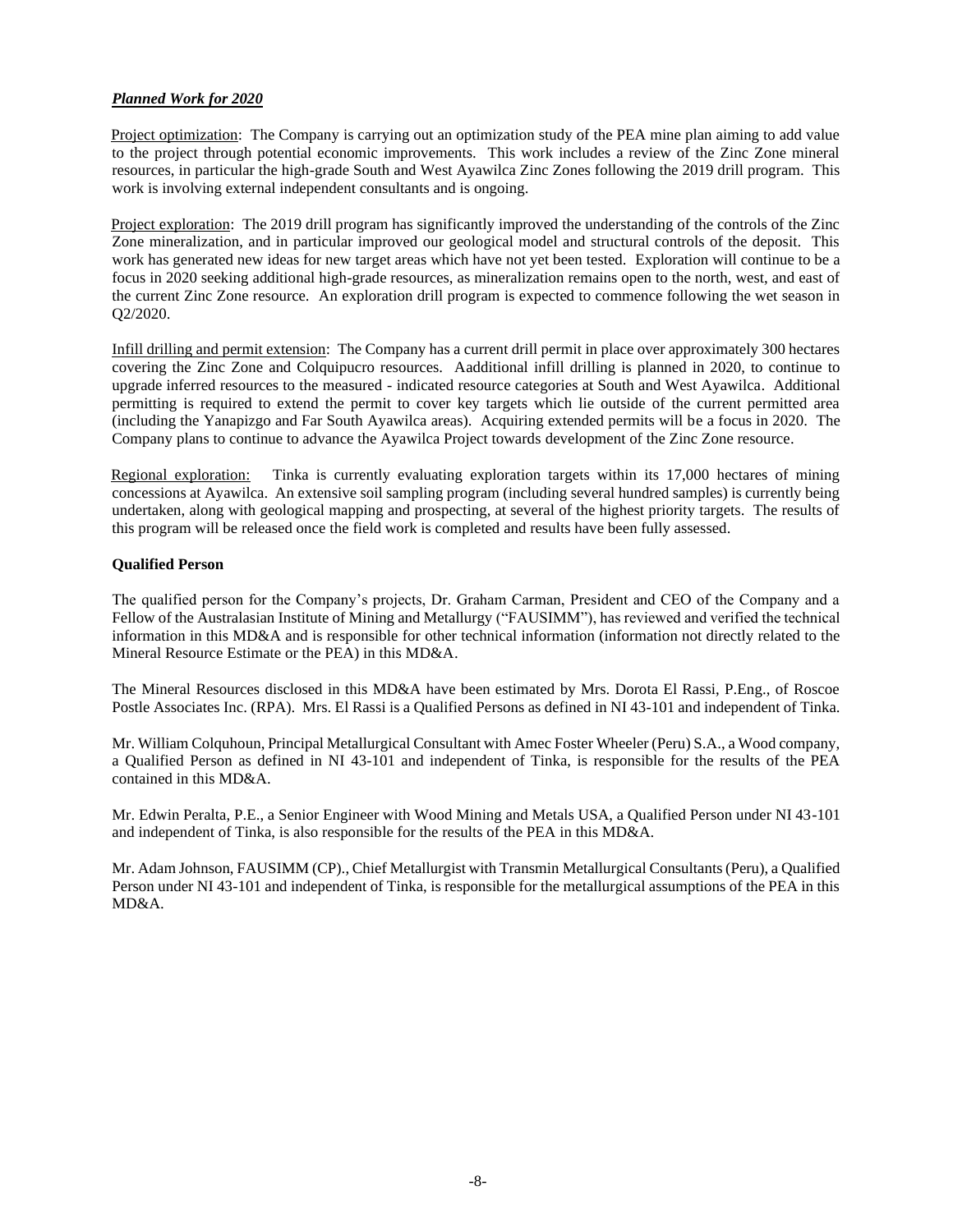### **Selected Financial Data**

The following selected financial information is derived from the unaudited condensed consolidated interim financial statements of the Company.

|                                      | <b>Fiscal 2020</b>    |                         | <b>Fiscal 2019</b>           |                        |                       | <b>Fiscal 2018</b>            |                              |                        |
|--------------------------------------|-----------------------|-------------------------|------------------------------|------------------------|-----------------------|-------------------------------|------------------------------|------------------------|
|                                      | Dec. 31<br>2019<br>\$ | <b>Sept. 30</b><br>2019 | <b>Jun. 30</b><br>2019<br>\$ | <b>Mar. 31</b><br>2019 | Dec. 31<br>2018<br>\$ | <b>Sept. 30</b><br>2018<br>\$ | <b>Jun. 30</b><br>2018<br>\$ | <b>Mar. 31</b><br>2018 |
| <b>Operations:</b>                   |                       |                         |                              |                        |                       |                               |                              |                        |
| Revenues                             | Nil                   | Nil                     | Nil                          | Nil                    | Nil                   | Nil                           | Nil                          | Nil                    |
| <b>Expenses</b>                      | (464, 799)            | (436, 942)              | (623,770)                    | (764, 907)             | (941, 612)            | (880, 642)                    | (975, 038)                   | (612, 508)             |
| Other items                          | 8,320                 | 105,579                 | (24,910)                     | (76, 182)              | 316,742               | (4,758)                       | 129,343                      | 48,553                 |
| Net loss and<br>comprehensive loss   | (456,479)             | (331, 363)              | (648, 680)                   | (841,089)              | (624, 870)            | (885, 400)                    | (845, 695)                   | (563, 955)             |
| Loss per share<br>-basic and diluted | (0.00)                | (0.01)                  | (0.00)                       | (0.00)                 | (0.00)                | (0.01)                        | (0.00)                       | (0.00)                 |
| Dividends per share                  | Nil                   | Nil                     | Nil                          | Nil                    | Nil                   | Nil                           | Nil                          | Nil                    |
| <b>Balance Sheet:</b>                |                       |                         |                              |                        |                       |                               |                              |                        |
| Working capital                      | 4,441,536             | 5,945,016               | 8,350,122                    | 10,581,942             | 12,361,332            | 13,758,538                    | 17,210,606                   | 4,426,093              |
| Total assets                         | 52,067,039            | 52,808,759              | 52,696,698                   | 53,132,829             | 53,709,448            | 53,647,845                    | 53,562,408                   | 37,909,918             |
| Total long-term liabilities          | Nil                   | Nil                     | Nil                          | Nil                    | Nil                   | Nil                           | Nil                          | Nil                    |

#### **Results of Operations**

*Three Months Ended December 31, 2019 Compared to Three Months Ended September 30, 2019*

During the three months ended December 31, 2019 ("Q1/2020") the Company reported a net loss of \$456,479 compared to a net loss of \$331,363 for the three months ended September 30, 2019 ("Q4/2019"), an increase in loss of \$125,116. The increase in loss is mainly attributed to the recognition of a foreign exchange loss of \$23,793 in Q1/2020 compared to a foreign exchange gain of \$63,238 in Q4/2019 due to the fluctuation of exchange rates.

### *Three Months Ended December 31, 2019 Compared to Three Months Ended December 31, 2018*

During the three months ended December 31, 2019 (the "2019 period") the Company reported a net loss of \$456,479, compared to a net loss of \$624,870 for the three months ended December 31, 2018 (the "2018 period"), a decrease in loss of \$168,391. During the 2019 period the Company experienced a \$476,813 decrease in expenses compared to the 2018 period, which was partially offset by an increase in foreign exchange loss of \$266,993, from a foreign exchange gain of \$243,200 in the 2018 period to a foreign exchange loss of \$23,793 in the 2019 period. Significant fluctuations in expenses were as follows:

- (i) during the 2018 period the Company recorded share-based compensation expense of \$343,305 on the granting and vesting of share options. No share options were granted or vested during the 2019 period and, accordingly, no share-based compensation expense was recognized;
- (ii) \$29,867 (2018 \$42,116) of travel and related expenses were incurred by management and directors for ongoing travel to attend investment conferences and property site visits to Peru;
- (iii) legal expenses decreased by \$10,980 during the 2019 period to \$14,179 compared to \$25,159 during the 2018 period. During the 2019 period the Company also incurred a total of \$90,206 for legal costs associated with the private placement which was conducted in January 2020. These costs have been recorded as deferred share issue costs at December 31, 2019;
- (iv) professional fees decreased by \$24,655, from \$54,926 during the 2018 period to \$30,271 during the 2019 period. The decrease was attributable to a recruitment fee paid to a personnel agency in the 2018 period to identify a mining consultant to oversee the PEA;
- (v) during the 2019 period the Company incurred a total of \$24,819 (2018 \$33,610) for accounting and administration. The Company incurred a total of \$14,100 (2018 - \$24,500) with Chase Management Ltd. ("Chase"), a private corporation owned by Mr. DeMare, the Company's CFO, for accounting and administrative services provided by Chase personnel, excluding Mr. DeMare. In addition, during the 2019 period the Company was also billed \$10,719 (2018 - \$9,110) for accounting services provided by a third party accounting firm in Peru;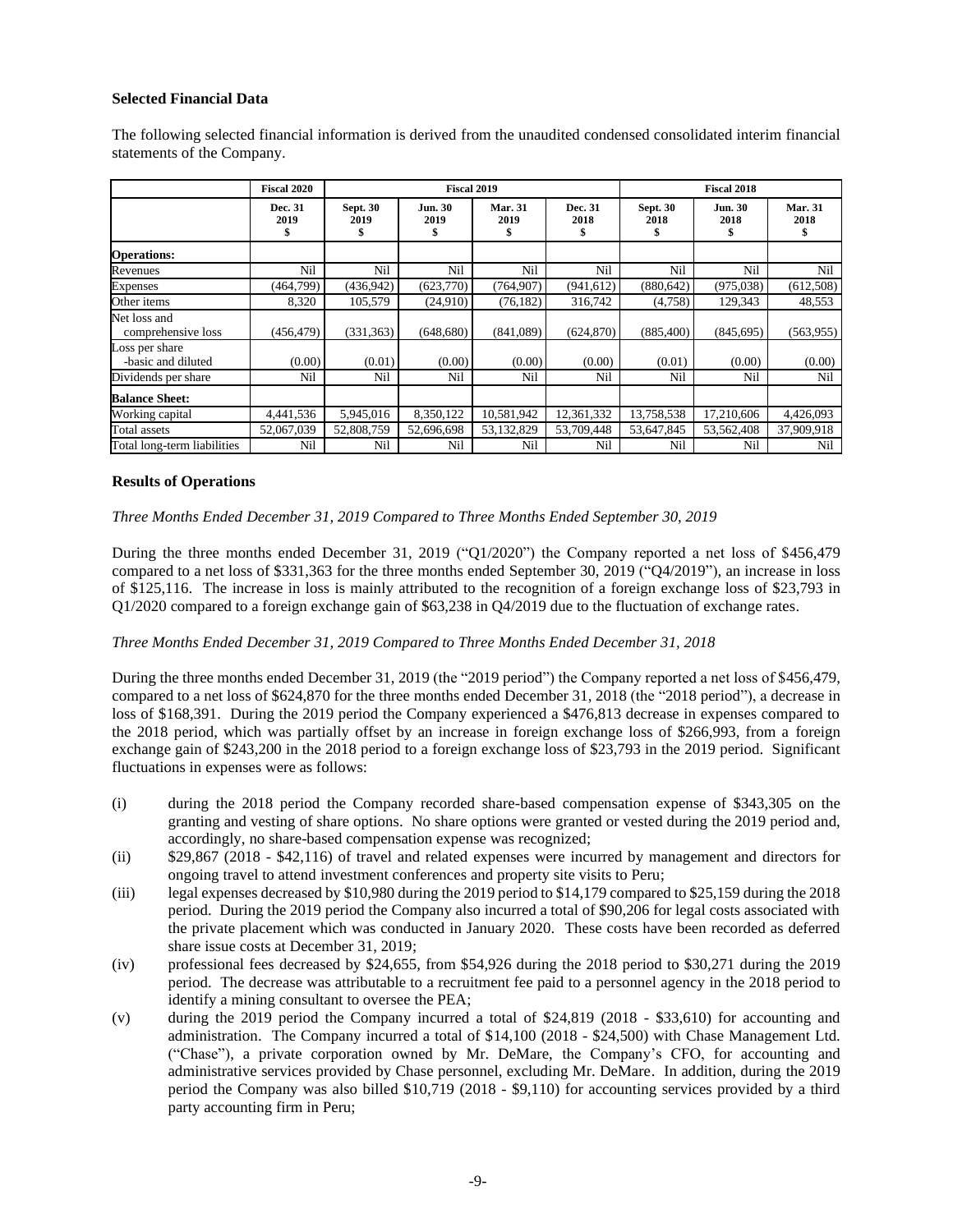- (vi) during the 2019 period the Company incurred a total of \$15,650 (2018 \$42,000) for independent audit services for the Company's fiscal 2019 financial statements. The decrease is solely due to the timing of the audit bills; and
- (vii) a \$8,511 decrease in investment conferences, from \$34,168 during the 2018 period to \$25,657 during the 2019 period.

The Company holds its cash in interest bearing accounts in major financial institutions. Interest income is generated from the deposits and fluctuates primarily with the levels of cash on deposit. During the 2019 period the Company recorded interest income of \$32,113 compared to \$73,542 during the 2018 period, a decrease of \$41,429 The decrease was due the lower levels of funds held throughout the 2019 period.

The carrying costs of the Company's exploration and evaluation assets are as follows:

|             |                                   | As at December 31, 2019                             |            |                                   |                                                | As at September 30, 2019 |  |  |
|-------------|-----------------------------------|-----------------------------------------------------|------------|-----------------------------------|------------------------------------------------|--------------------------|--|--|
|             | <b>Acquisition</b><br>Costs<br>\$ | <b>Deferred</b><br><b>Exploration</b><br>Costs<br>S | Total<br>Œ | <b>Acquisition</b><br>Costs<br>\$ | <b>Deferred</b><br><b>Exploration</b><br>Costs | <b>Total</b><br>\$       |  |  |
| Colquipucro | 402,014                           | 8,714,507                                           | 9,116,521  | 402.014                           | 8,646,520                                      | 9,048,534                |  |  |
| Ayawilca    | 975.954                           | 33,085,350                                          | 34,061,304 | 975.954                           | 32,330,409                                     | 33,306,363               |  |  |
| Other       |                                   | 3.569.690                                           | 3,569,690  | $\overline{\phantom{0}}$          | 3.433.415                                      | 3,433,415                |  |  |
|             | 1,377,968                         | 45,369,547                                          | 46,747,515 | 1,377,968                         | 44,410,344                                     | 45,788,312               |  |  |

Exploration and evaluation activities incurred during the 2019 period and fiscal 2019 are as follows:

|                                      | Colquipucro<br>\$ | <b>Avawilca</b><br>\$    | Other<br>\$ | <b>Total</b><br>\$ |
|--------------------------------------|-------------------|--------------------------|-------------|--------------------|
| <b>Balance at September 30, 2018</b> | 8,714,813         | 27,638,540               | 2,919,465   | 39,272,838         |
| <b>Exploration costs</b>             |                   |                          |             |                    |
| Camp costs                           |                   | 776,618                  |             | 776,618            |
| Community relations                  | 298,361           | 1,599,294                |             | 1,897,655          |
| Consulting                           |                   | 88,026                   | L,          | 88,026             |
| Depreciation                         |                   | 7,007                    |             | 7,007              |
| Drilling                             |                   | 1,009,797                |             | 1,009,797          |
| Environmental                        | 14,644            | 415,616                  |             | 430,260            |
| Geological                           |                   | 533,880                  |             | 533,880            |
| Metallurgical                        |                   | 205,883                  |             | 205,883            |
| Modelling                            |                   | 53,474                   |             | 53,474             |
| Preliminary economic assessment      |                   | 604,283                  |             | 604,283            |
| Software and database management     |                   | 19,548                   |             | 19,548             |
| Topography                           |                   | 1,593                    |             | 1,593              |
| Travel                               |                   | 13,558                   |             | 13,558             |
| VAT incurred                         |                   | $\overline{\phantom{a}}$ | 513,950     | 513,950            |
|                                      | 313,005           | 5,328,577                | 513,950     | 6,155,532          |
| <b>Acquisition costs</b>             |                   |                          |             |                    |
| Concession payments                  | 20,696            | 339,246                  |             | 359,942            |
| <b>Balance at September 30, 2019</b> | 9,048,534         | 33,306,363               | 3,433,415   | 45,788,312         |
| <b>Exploration costs</b>             |                   |                          |             |                    |
| Camp costs                           | 535               | 156,396                  |             | 156,931            |
| Community relations                  | 67,452            | 308,998                  |             | 376,450            |
| Consulting                           |                   | 9,866                    |             | 9,866              |
| Depreciation                         |                   | 1,733                    |             | 1,733              |
| Drilling                             |                   | 24,562                   |             | 24,562             |
| Environmental                        |                   | 25,310                   |             | 25,310             |
| Geological                           |                   | 116,978                  |             | 116,978            |
| Metallurgical                        |                   | 91,018                   |             | 91,018             |
| Modelling                            |                   | 17,281                   |             | 17,281             |
| Topography                           |                   | 2,799                    |             | 2,799              |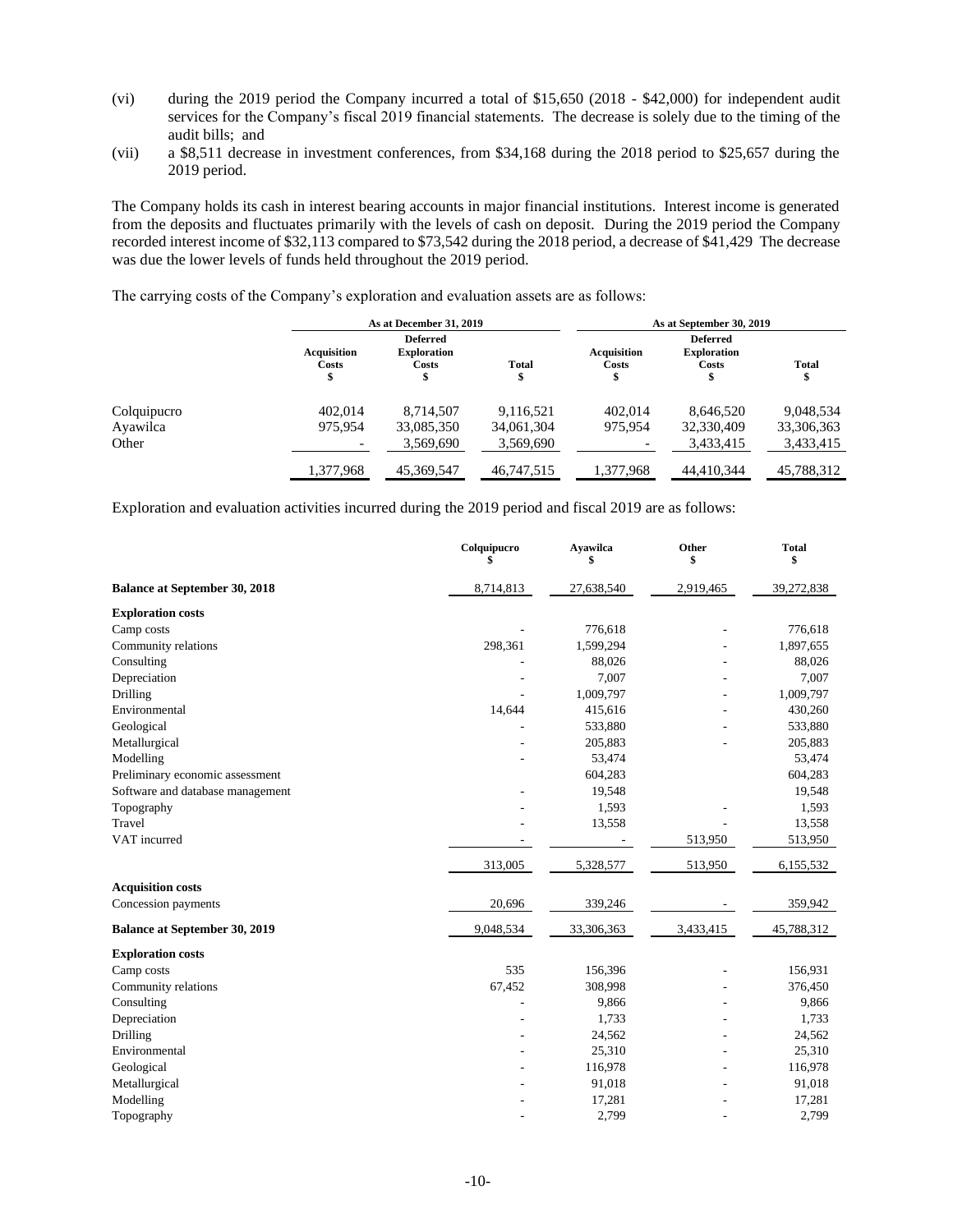|                                     | Colquipucro | Avawilca                 | Other     | <b>Total</b><br>\$ |
|-------------------------------------|-------------|--------------------------|-----------|--------------------|
| VAT incurred                        | -           | $\overline{\phantom{a}}$ | 136.275   | 136,275            |
|                                     | 67.987      | 754.941                  | 136.275   | 959,203            |
| <b>Balance at December 31, 2019</b> | 9,116,521   | 34,061,304               | 3,569,690 | 46,747,515         |

During the 2019 period the Company focused on continuing exploration drilling, metallurgical test work, construction of access roads and platforms, rehabilitation of drill sites and access tracks with local communities and completion of the PEA. The Company incurred a total of \$959,203 (2018 - \$1,511,400) for exploration expenditures and acquisition costs, comprising \$754,941 (2018 - \$1,189,337) on the Ayawilca Project, \$67,987 (2018 - \$207,103) on the Colquipucro Project, and \$136,275 (2018 - \$114,960) for VAT tax in Peru. See also "Exploration Projects, Peru - Recent Exploration Results and Planned Work Program".

### *Financings*

During the 2019 or 2018 periods the Company did not conduct any equity financings. The Company conducted an \$18,500,000 financing subsequent to December 31, 2019. See "Financial Condition / Capital Resources".

During the 2018 period the Company issued 1,942,829 common shares for gross proceeds of \$393,567 on the exercise of share options and warrants.

### **Financial Condition / Capital Resources**

The Company's ability to continue as a going concern is dependent upon the ability of the Company to obtain the necessary financing to develop properties and to establish future profitable production. To date the Company has not earned significant revenues and is considered to be in the exploration stage. The Company's operations are funded from equity financings which are dependent upon many external factors and may be difficult to impossible to secure or raise when required. As at December 31, 2019 the Company had working capital in the amount of \$4,441,536. In addition, on January 13, 2020 the Company completed an equity financing totaling \$18,500,000 and issued 65,843,620 common shares of the Company to Compania de Minas Buenaventura S.A. for \$16,000,000 and 10,288,066 common shares to Sentient Global Resources Fund IV, LP for \$2,500,000. With the successful completion of the financing management considers that the Company has sufficient funds to implement the 2020 exploration program at the Zinc Zone, advance the Ayawilca Project and maintain ongoing corporate overhead and field expenses over the next twelve months. See also "Exploration Project, Peru, Planned Work for 2020". Exploration activities may change as a result of ongoing results and recommendations or the Company may acquire additional properties which may entail significant exploration commitments. While the Company has been successful in securing financings in the past, there is material uncertainty it will be able to do so in the future.

### **Off-Balance Sheet Arrangements**

The Company has no off-balance sheet arrangements.

### **Proposed Transactions**

The Company has no proposed transactions.

### **Critical Accounting Estimates**

The preparation of financial statements in conformity with IFRS requires management to make estimates and assumptions that affect the reported amounts of assets and liabilities and disclosure of contingent assets and liabilities at the date of the financial statements, and the reported amounts of revenues and expenditures during the reporting period. Examples of significant estimates made by management include estimating the fair values of financial instruments, valuation allowances for deferred income tax assets and assumptions used for share-based compensation. Actual results may differ from those estimates.

A detailed summary of all the Company's significant critical accounting estimates is included in Note 3 to the September 30, 2019 annual consolidated financial statements.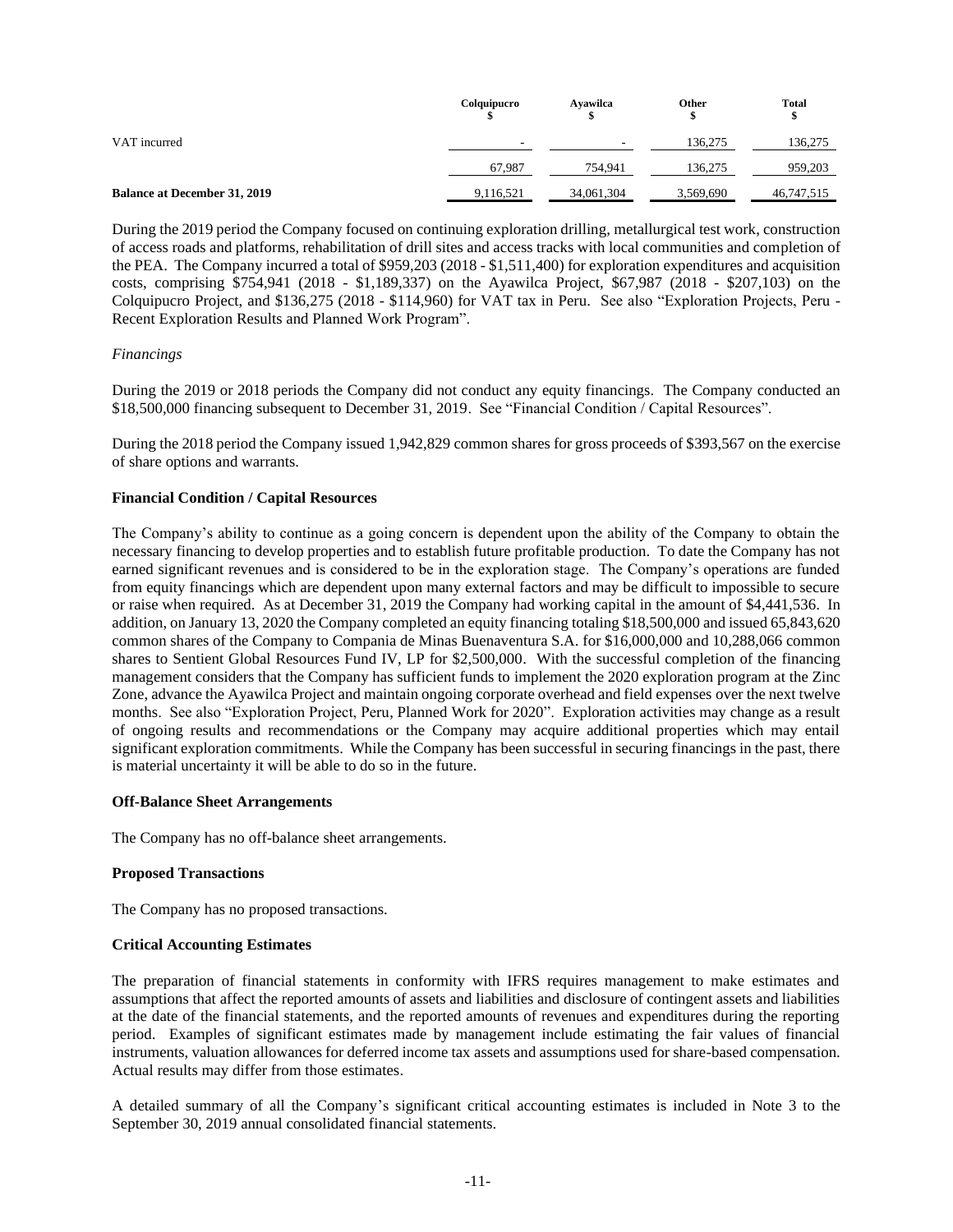### **Changes in Accounting Policies**

IFRS 16 – *Leases* ("IFRS 16")

Effective October 1, 2019, the Company adopted IFRS 16. IFRS 16 specifies how an IFRS reporter will recognize, measure, present and disclose leases. The standard provides a single lessee accounting model, requiring lessees to recognize assets and liabilities for all leases unless the lease term is 12 months or less or the underlying asset has a low value. Lessors continue to classify leases as operating or finance, with IFRS 16's approach to lessor accounting substantially unchanged from its predecessor, IAS 17.

There was no impact on the Company's condensed consolidated interim financial statements upon the adoption of this new standard.

A detailed summary of all the Company's other significant accounting policies is included in Note 3 to the September 30, 2019 annual consolidated financial statements.

### **Transactions with Related Parties**

A number of key management personnel, or their related parties, hold positions in other entities that result in them having control or significant influence over the financial or operating policies of those entities. Certain of these entities transacted with the Company during the reporting period.

#### (a) *Transactions with Key Management Personnel*

During the 2019 and 2018 periods the following amounts were incurred with respect to the Company's CEO (Dr. Carman), the Company's CFO (Mr. Nick DeMare) and the Company's VP of Exploration (Mr. Alvaro Fernandez-Baca) as follows:

|                                               | 2019<br>\$ | 2018<br>\$ |
|-----------------------------------------------|------------|------------|
| Management fees - Dr. Carman                  | 70,002     | 70,002     |
| Management fees - Mr. Fernandez-Baca          | 53,767     | 65,030     |
| Professional fees - Mr. DeMare                | 8,500      | 7.500      |
| Share-based compensation - Dr. Carman         |            | 69.546     |
| Share-based compensation - Mr. DeMare         |            | 20.894     |
| Share-based compensation - Mr. Fernandez-Baca |            | 34,923     |
|                                               | 132.269    | 267,895    |

During the 2019 period the Company expensed \$100,009 (2018 - \$103,514) to management and professional fees to executive officers and \$nil (2018 - \$125,363) for share-based compensation. In addition, the Company capitalized \$32,260 (2018 - \$39,018) of compensation paid to the VPE to exploration and evaluation assets.

As at December 31, 2019 \$nil (September 30, 2019 - \$44,191) remained unpaid.

The Company has a management agreement with its CEO which provides that in the event the CEO's services are terminated without cause or upon a change of control of the Company, a termination payment of two years compensation is payable. If the termination had occurred on December 31, 2019 the amount payable under the agreement would be approximately \$560,000.

The Company has a management agreement with its VPE which provides that in the event the VPE's services are terminated without cause or upon a change of control of the Company, a termination payment of twelve months of compensation is payable. If the termination had occurred on December 31, 2019 the amount payable under the agreement would be approximately \$200,000.